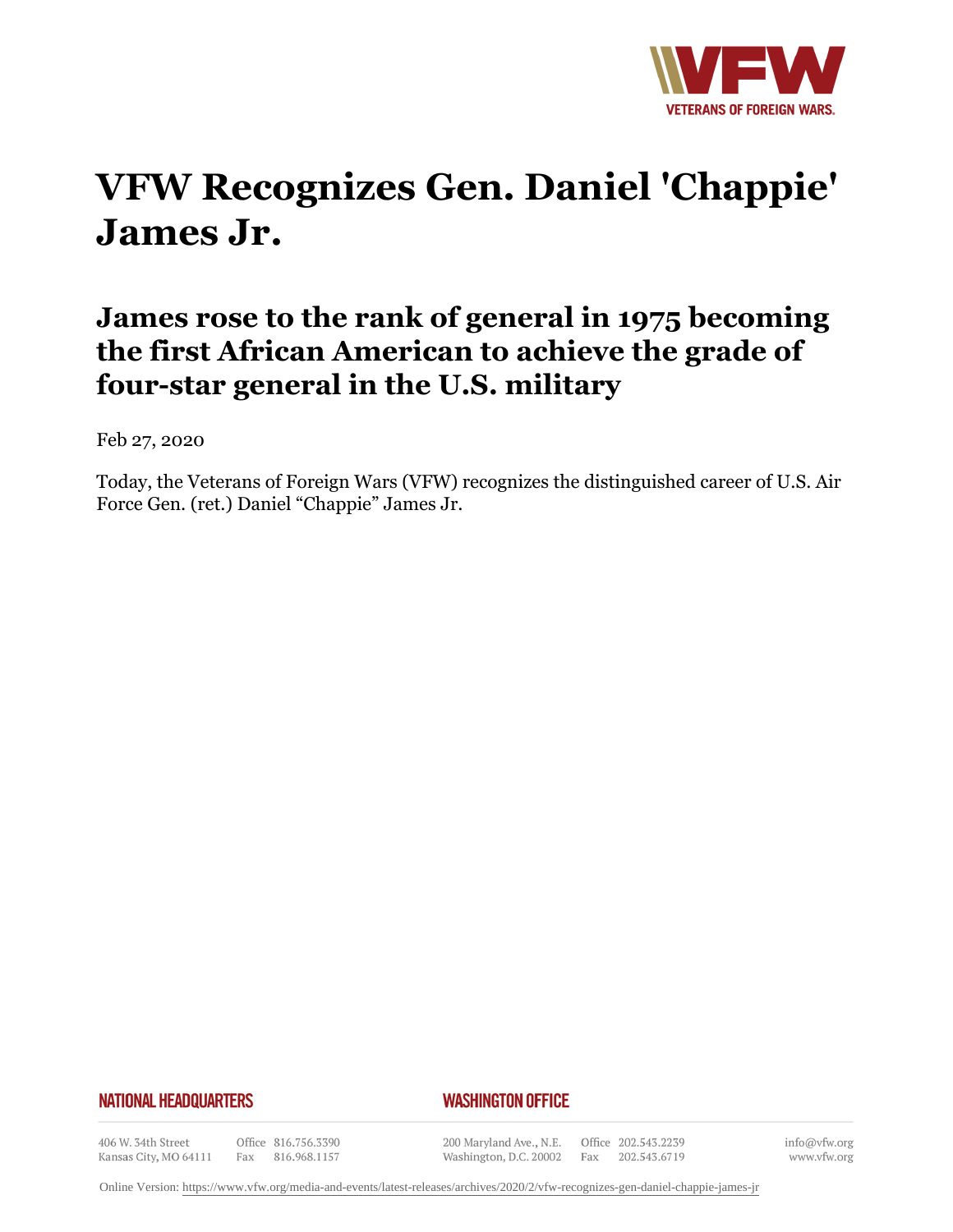

Gen. Daniel "Chappie" James Jr.

James, a native of Pensacola, Florida, attended and graduated from the famous Tuskegee Institute in 1942. After graduation, he remained at Tuskegee as a civilian instructor pilot in the Army Air Corps training African-American pilots of the 99th Pursuit Squadron during World War II.

After completing P-40 Warhawk training and then B-25 Mitchell training, James served as a B-25 pilot with the 617th Bomb Squadron of the 477th Bomb Group at Godman Army Airfield and Lockbourne Army Airfield from January 1944 until the conclusion of World War II.

During his esteemed military career, James served in three conflicts – World War II, the Korean War and the Southeast Asia War earning the Defense Distinguished Service Medal, Air Force Distinguished Service Medal, legion of Merit, Distinguished Flying Cross,